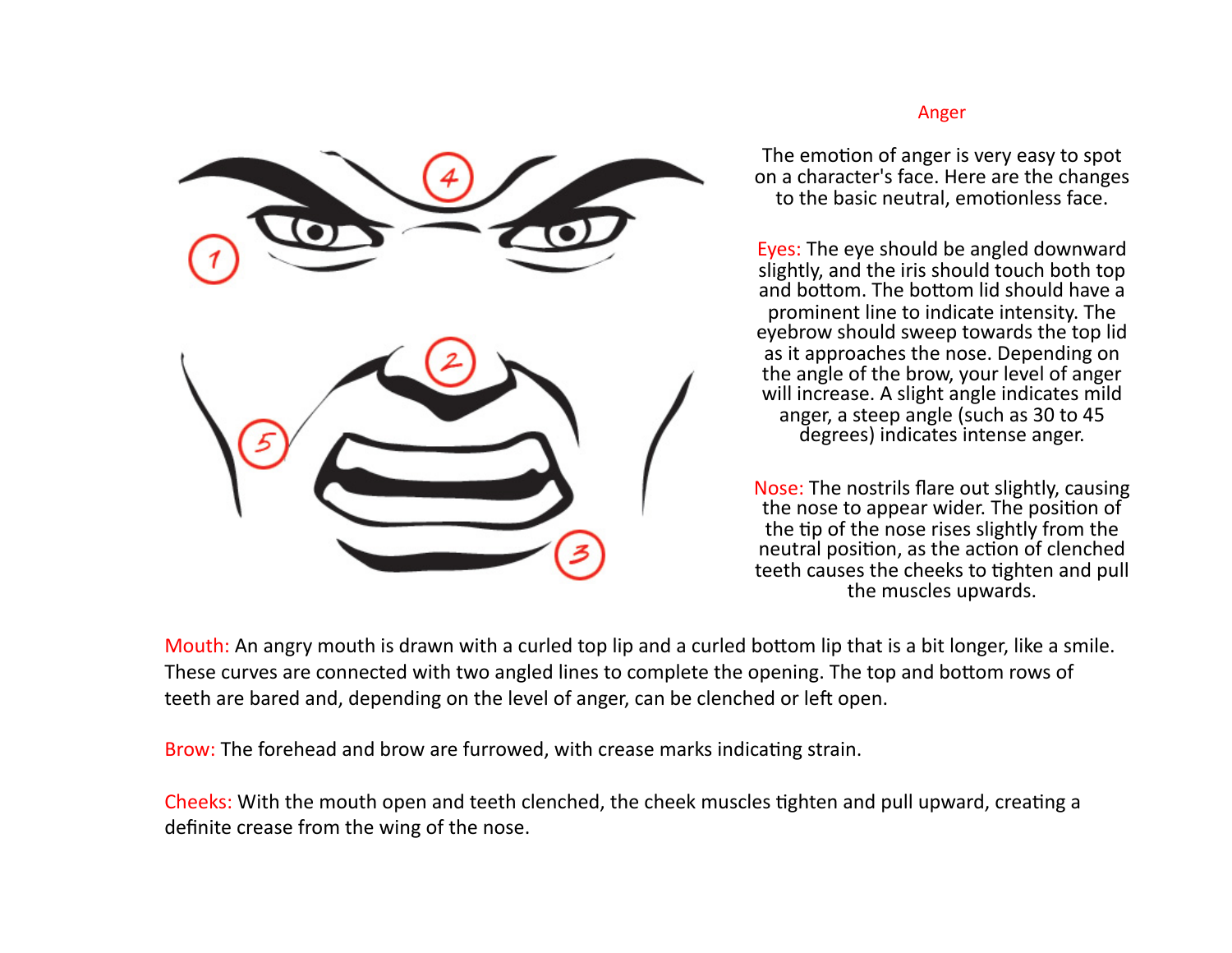

# **Disgust**

Similar to anger, disgust causes the face to contort slightly but retain the same intense level of discomfort.

Eyes: The eye should be built almost in the same manner as an angry eye, but the crease in the lower eyelid should connect with the bottom part of the eye. This will make the character appear to be. uncomfortable and wincing. The eyebrow should be raised slightly to indicate a slight amount of surprise. Nose: The position of the nose should

rise slightly, as a disgusted face will wrinkle slightly and cause the nose to turn upward.

Mouth: A disgusted mouth is drawn like an exaggerated frown. The mouth should be open slightly with the top row of teeth showing, or you can use a silhouette of the character's tongue. The bottom lip should be curled upwards, as if the character was saying "EWW!" Finally, a crease for the chin should be made to indicate additional face wrinkling.

Brow: In order to indicate the intensity of the disgust, the furrowed brow should resemble that of an angry person. 

Cheeks: The cheek muscles are pulled back even further in a disgusted face, as if the person is trying to back away from the confronted disgust. The crease lines extending from the nose should be sharper and at right angles or a hook shape.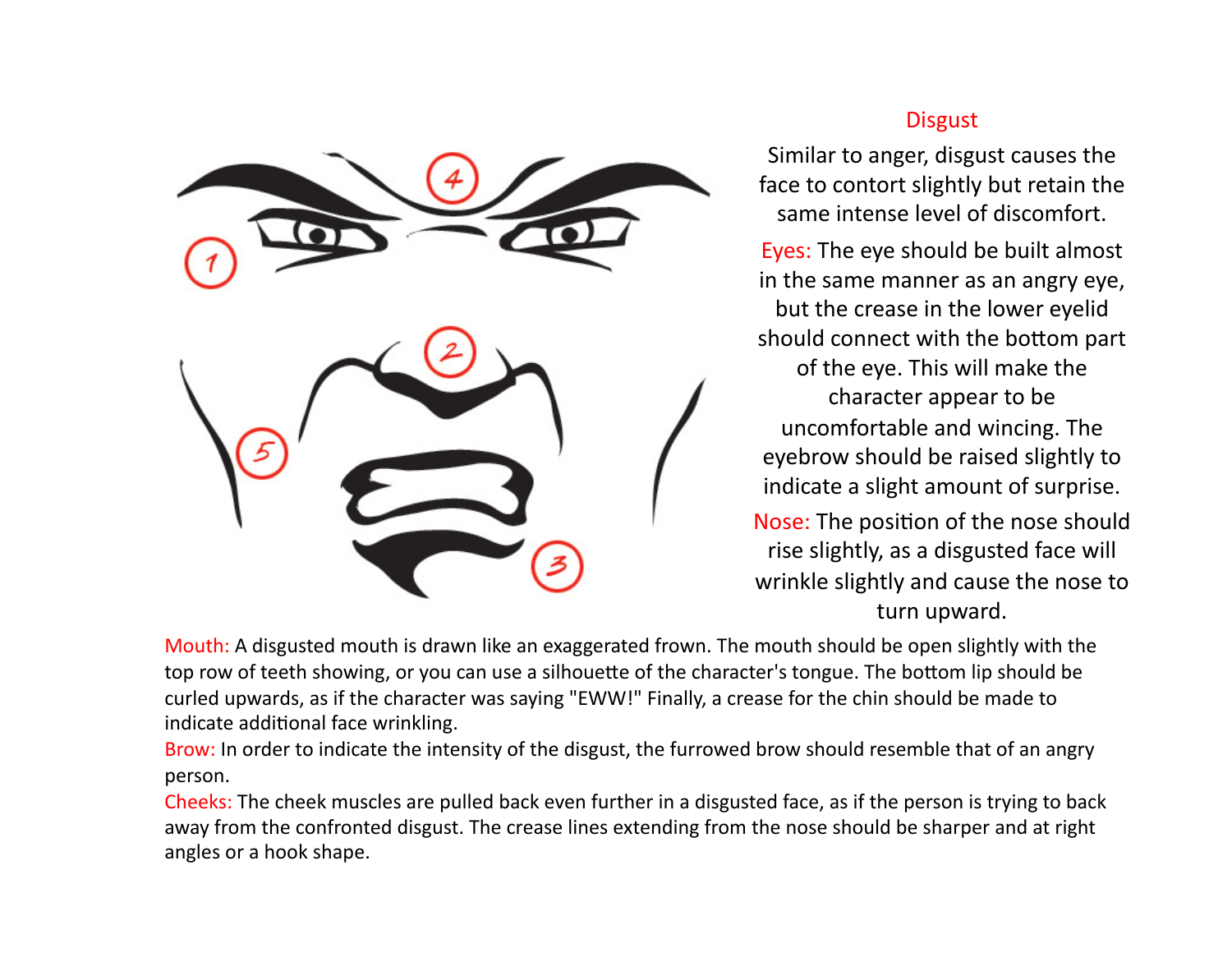

### Fear

Fear is an easy emotion to convey, similar to anger. Depending on the level of intensity in your facial features, you can go from a slightly spooked character to one who is extremely terrified.

Eyes: A character experiencing the emotion of fear often appears with wide eyes. Draw your eyes larger than normal in height, and center your iris and pupil in the space between the lids. Add a crease on the bottom lid that is in a frown shape to indicate intensity. The eyebrows should be slightly curved, but the angle should be reduced to less than what the angry example shows. Make sure the eyebrow touches the top eyelid. For increased terror, shrink the size of the pupil in the eye.

Nose: The nose should be positioned in a neutral position, as the cheek muscles are pulling downward. The nostrils are at regular size.

Mouth: The mouth shape should be drawn like an oversized frown. The mouth needs to be open, in order to convey a sense of shock. The bottom lip should curl upwards, and can even be drawn with slight waves to show quivering.

Brow: The furrows in the brow are only slightly curved, but there are more of them and they are closer together. This shows worry and concern and adds to the intensity of the emotion.

Cheeks: The crease that extends from the nose should curl downwards at a steeper angle, since the open mouth and jaw are pulling these muscles in that direction.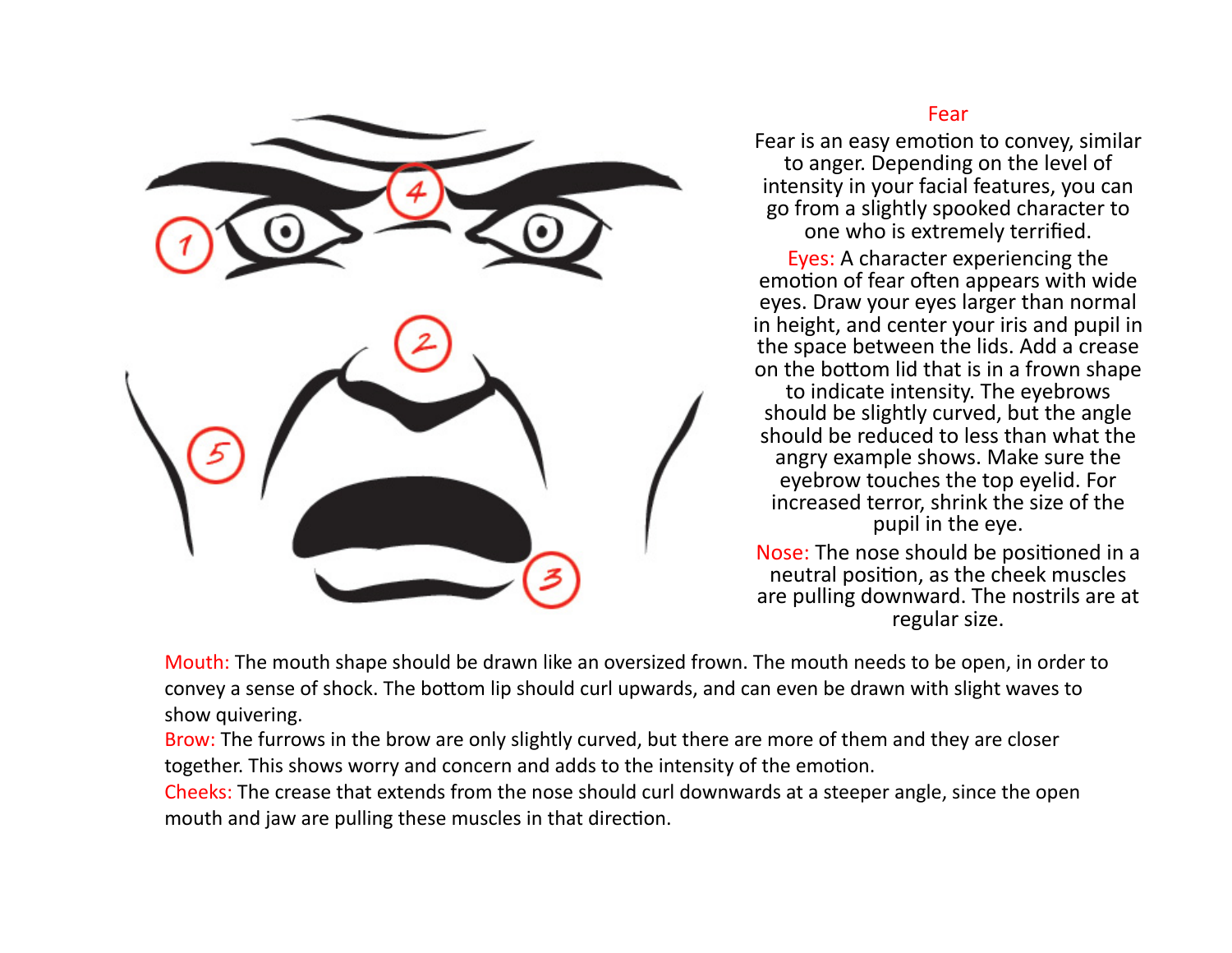

### Sadness

Sadness is a mixture of components from an angry face. The major differences appear in the eyes. The level of intensity is the same. 

Eyes: The eyes in a sad face should be shut. Depending on the level of sadness, you can have them shut tightly, causing wrinkles, or just closed. In this example, you can see three lines indicated a tightly shut eye. All three lines are curved with the center facing downwards. The three lines connect at one point. The bottom crease is the top part of the cheek, the middle line is the bottom lid crease, and the top line is the top lid and lashes of the eye. The eyebrow should be curved slightly, and angled, not as intense as an angry face, but more than a fearful one.

Nose: Since the basic look of the face is similar in construction to an angry face, you can see the nose is set up in the same manner, pulled slightly downwards towards the mouth.

Mouth: A sad individual who is crying will have their mouth open in the same shape as one who is angry. The teeth should be shown with a visible gap in between the top and bottom rows, as if the person is crying.

Brow: Due to the intensity of the emotion, the furrowed brow and creases should resemble that of an angry face.

Cheeks: Since the teeth are not clenched, the creases in the cheeks do not need to be as noticeable. The creases extend outwards from the nostril wing, and float over the corners of the mouth shape, arcing downwards.